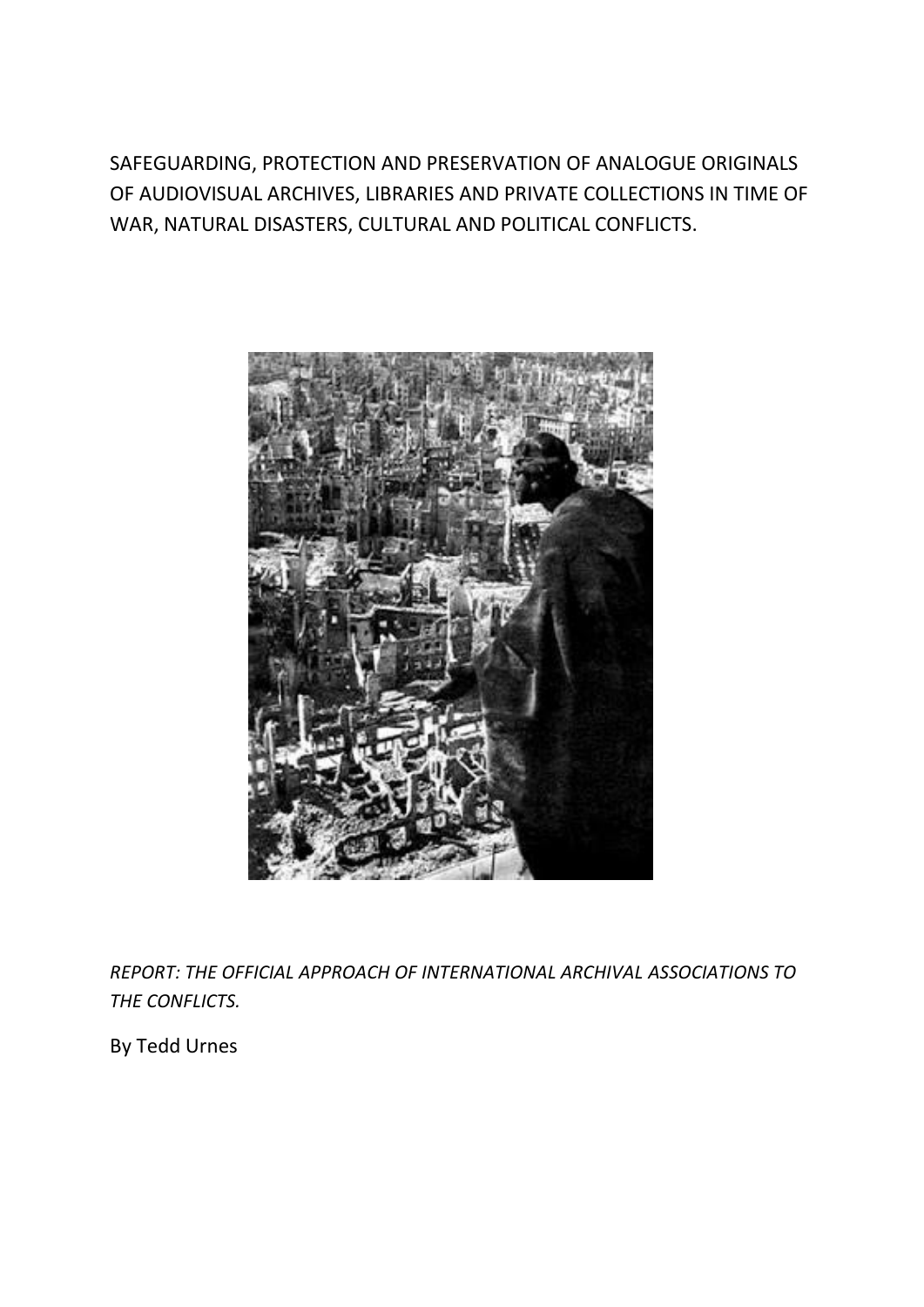### INTRODUCTION

The official policy of safeguarding, preservation of old books, old films, sound recordings, periodicals, music recordings , videotapes of different formats, is threatened by the introduction of digitalisation. The original materials stored in audiovisual archives worldwide are also objects for international protection in time like wars, armed conflicts, cultural cleansing, natural disasters like earthquakes, flood or accidental fires.

Destructions of public libraries during armed conflicts are not new events. The most famous library destruction is the damage and fire of the Library of Alexandria in ancient Egypt.

Reports of the destructions of public libraries during the Second World War have been published.

Armed conflicts are taking place every year worldwide. Protection of cultural heritage of the nations in armed conflicts needs international attention. How is the international situation in year 2014?

What about the official approach of international archival associations to the conflicts and the damage of cultural heritage of nations? What about setting up a common disaster management and recovery plan administered by the international archival society to avoid the damage of cultural values, old books, original television programmes and films?

## THE GOAL

The main goal of presenting a paper dealing with armed conflicts, military strategies, protection of cultural heritage of any nation, is to highlight the need for international actions against the damage of libraries, archives and cities during an armed conflict. The year is 2014. Official military history of past events like the Second World War and the forgotten war in Korea, are important reports because the reality is documented. Information about the events of the past might give us a reason to take actions to protect the values of the international archival associations? It is not a political action against any of the fighting groups, but an approach to protect the very reasons for running international archival associations.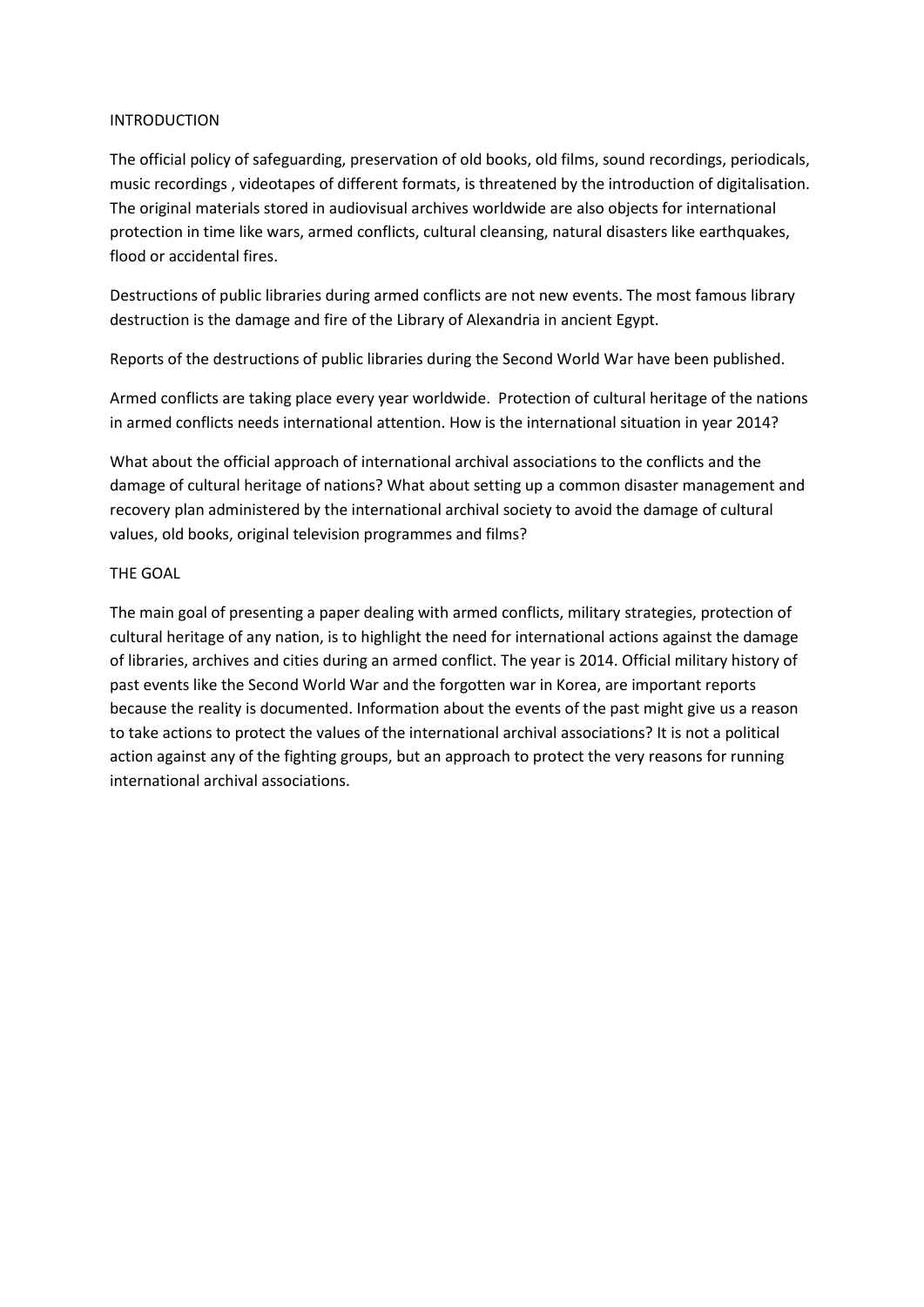### THE DESTRUCTION OF THE LIBRARY OF ALEXANDRIA IN EGYPT

What do they have in common towards the history of the library of Alexandria in Egypt: Julius Caesar, the Roman Emperor Aurelian, Pope Theophilus of Alexandria and the Muslim Rashidun? The answer is: They all made attempts to damage the famous library of Alexandria. Among them all, Julius Caesar is the very person who is remembered in connection with the famous library. The reason is his love affair with Cleopatra. The love story between the twenty- one year old girl Cleopatra and Julius Caesar who was about the age of fifty, has been a subject for many books and movies. The Roman Emperor Aurelian is a man remembered only by scholars working with the history of the Roman Empire but not a man known to most of us. The question asked by some or taken for granted by historians, is the statement that the library was destroyed by Julius Caesar only. The experts in the field of ancient history have different opinions about the matter. Let me quote some of the statements about the attempts to damage the library:

Christian Meyer: Caesar. 1982.<sup>1</sup>

" … He also set fire to the Egyptian men of war in the harbour. The fire destroyed not only the granaries and naval arsenals by the harbour, but Alexandria's famous library; More than four hundred thousand papyrus rools were burnt… ".

The number of destroyed papyrus rolls which have been reported by Christian Meyer is also a number stated as a fact by the Major-General J.F. C. Fuller in his book: Julius Caesar. Man, soldier, and tyrant. 1965.<sup>2</sup>

"… so as to prevent Caesar from being supplied and reinforced, Achillas planned to seize

them(ships)… to prevent Achillas from seizing the Alexandrian galleys, Caesar ordered them to be

burnt. Swept by the wind, the flames ignited the warehouses along the quays in which 400 000

books, apparently belonging to the Library, perished …" In a note Fuller add further information to

the discussion about who destroyed the Library , ... " The library was destroyed by Amrou, Lieutenant

of the Caliph Omar, in A.D 651..."

Was the damage of the library an action of the military strategy of Julius Caesar or was the event an accident made by the Roman soldiers only?

Tom Holland is of the opinion that it was only an accident." The Triumph and Tragedy of the Roman Republic" is the title of a book written by Tom Hollland and published in 2003.<sup>3</sup>

**.** 

<sup>1</sup> Christian Meier: Caesar .BasicBooks. 1982.P.410

<sup>2</sup> J.F.C.Fuller: Julius Caesar:Man,Soldier, and Tyrant.Da Capo Press.1965.P.248

<sup>3</sup> Tom Holland:Rubicon.The Triumph and Tragedy of the Roman Republic.Abacus.2003.P.329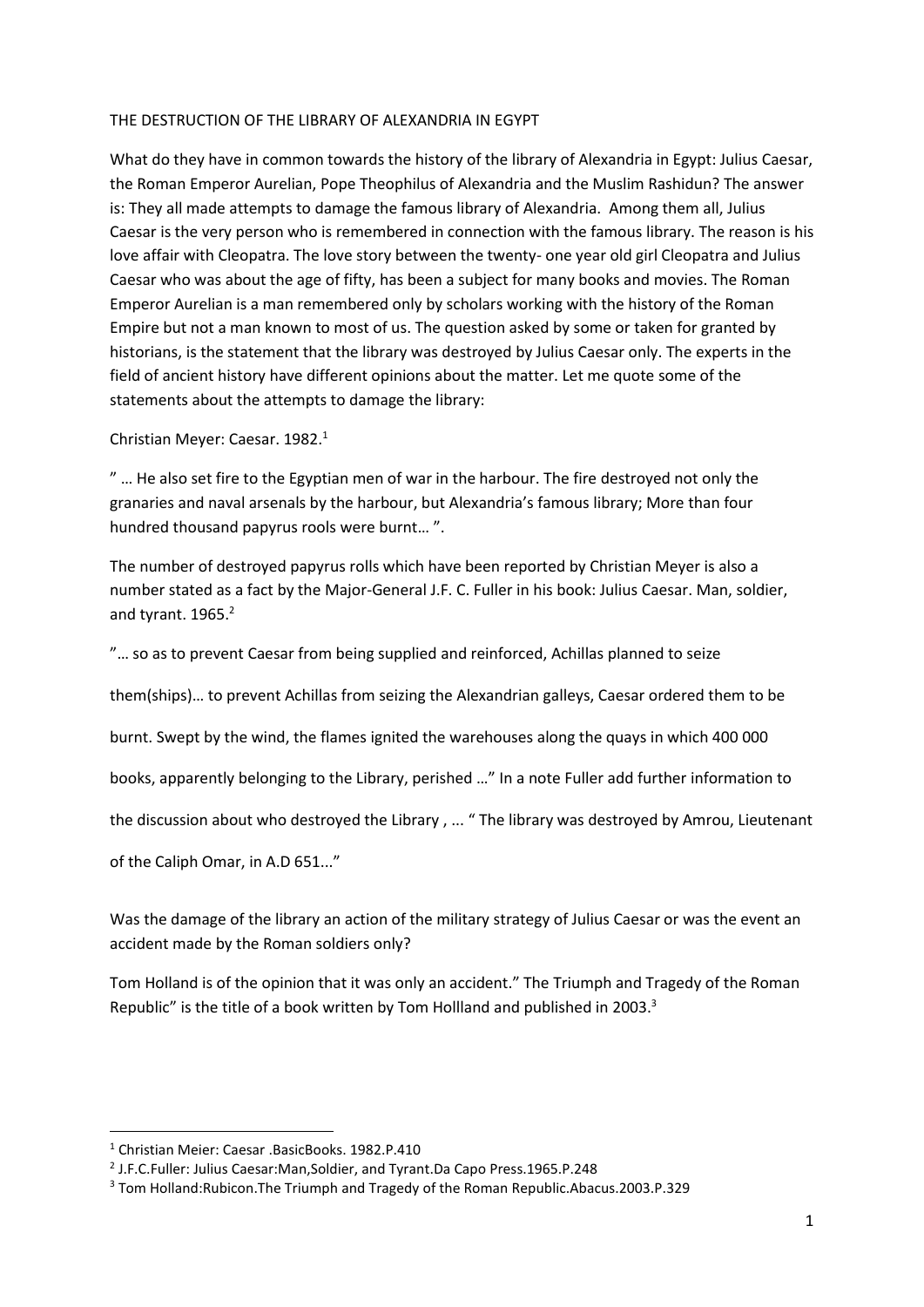"… burning the Egyptian fleet in the harbour, the bibliophile Caesar accidentally set fire to the warehouses crammed with priceless books – or possibly the entire Library of Alexandria, a disaster for which Christians and Muslims have been blamed…".

The entire library was burned down by Julius Caesar? The statement is not accepted by other experts in the field of the history of the Library of Alexandria.

Philip Freeman is dealing with the subject in his book: " Julius Caesar. 2008."<sup>4</sup>

"... but his troops acted with such haste that the fire soon spread beyond the ships to the docks, warehouses, and uphill to the great Library. Scholars still argue whether or not the fire completely destroyed this treasury of ancient literature, but even if the flames consumed only a fraction of the scrolls, the loss to scholarship remains immeasurable… ".

Adrian Goldsworthy is not so sure that the damage of the library made by the soldiers of Julius Caesar was of any importance for the activities of the library and the collection of books.<sup>5</sup>

The Alexandian Museum and Library was a home to the greatest scholars of the age. The museum was a research center for scientists and writers. Lectures were held for students and visitors during the day in an impressive lecture hall. The evenings were filled with dinners and drinking parties brimmed with learned conversation and biting wit. The fire of the library did not put an end to the social life of the library and to the work of scholars and students.

The information published about the damage of the entire library was made by Plutarchos in his book, " Caesar ", according to Peter Ørstad in his book: " Gaius Julius Cæsar- politikk og moral i det romerske imperium. 1998." 6

Plutarchos as a main source for the correct information about the damage of the library has been doubted by more than Peter Ørstad. Allan Klynne is the author of the book : "Kleopatra. Liv och Legend". 2009.<sup>7</sup> He is sceptical about the information given by Plutarchos about the total damage of

<sup>4</sup> Philip Freeman:Julius Caesar.Simon & Schuster Paperbacks.2008.PP.289,295,296,337

<sup>5</sup> Adrian Goldsworthy:Caesar.The Life of a Colossus.Weidefeld & Nicolson.2006.P.482

<sup>6</sup> Peter Ørsted: Gaius Julius Cæsar.Politikk og moral i det romerske imperium. Spartacus Forlag.2000.P.248

<sup>7</sup> Allan Klynne:Kleopatra.Liv och legend.Prisma.2009.P.99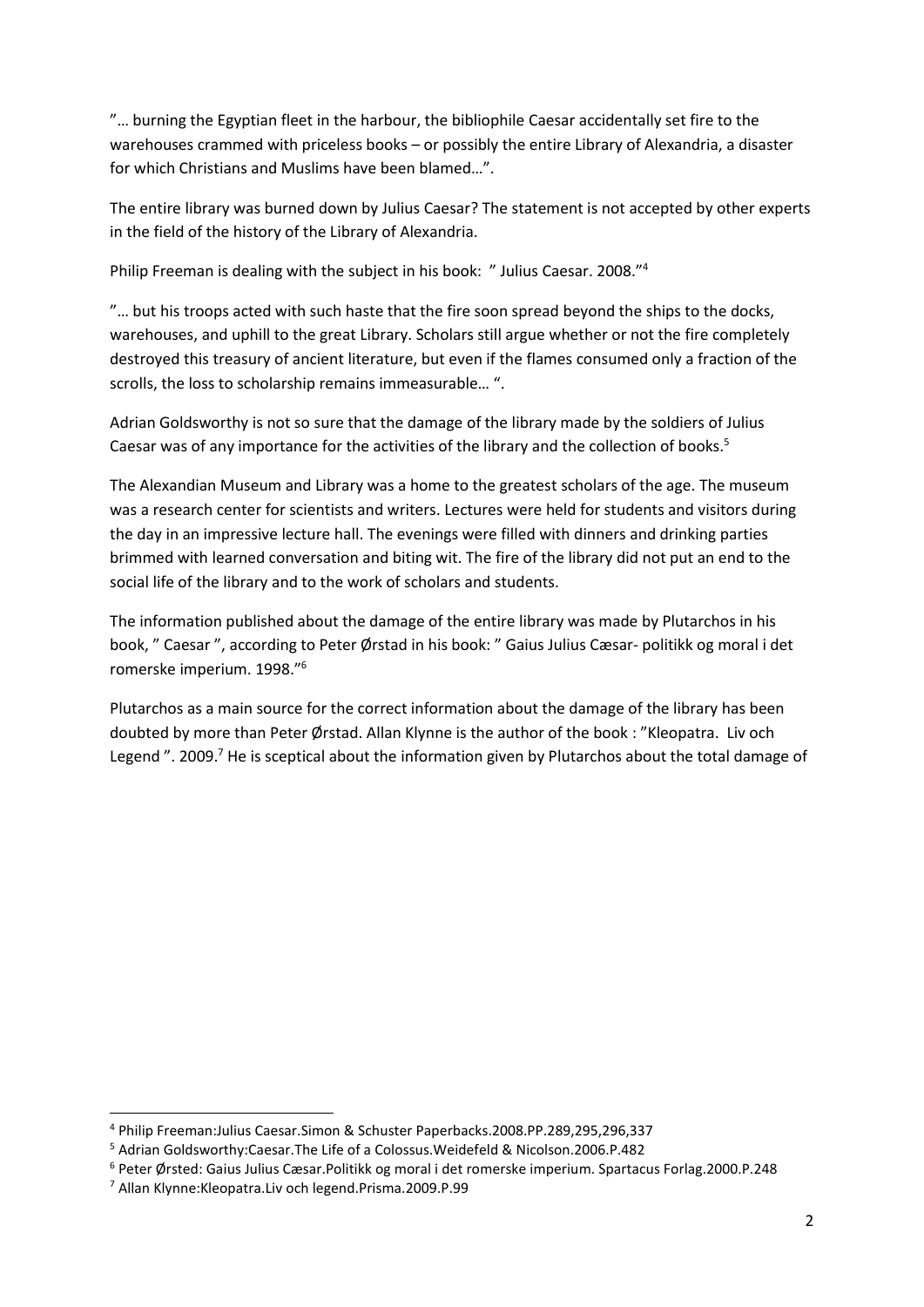the library. Let me quote from his book written in Swedish about the issue:



" … Att också biblioteket i Alexandria med sina 700 000 bokruller blev lågornas rov vid det har tilfallet ar en missuppfatning, som går tillbake till Plutarchos. Det handlade snarare om 40 000 bokrullar, som av någon anledning låg instuvade i magasinen nere i hamnen, kanske i vantan på transport till Rom. Biblioteket fanns kvar nar Strabon besøkte Alexandria några decennier efter branden, och verksamheten fortsatte av alt att døma annu flera sekler in i vår tiderakning…".

The damage of the library is also a matter of concern for the Australian author, Collen McCullough.

A reconstructed, fictional, conversation between Julius Caesar and Cleopatra about the library and the burning of the books is to be found in her book: " The October Horse ". 2002.<sup>8</sup> The author is supporting the opinion of the misunderstanding of information of the library published by Plutarchos.

The fictional conversation between Julius Caesar and Cleopatra is worth being quoted:

" … Oh, the book repository has gone!" she cried, wringing her hands, very distressed. " There is no catalogue; we'll never know what burned!"…." But the library is in the museum," he said, " and the museum is perfectly safe."…. " Yes, but the librarians are so slow that the books come in far faster than they can be catalogued, so for the last hundred years they've been piling up in a special warehouse.It's gone!"..." How many books are there in the museum?" he asked..." Almost a million".

Julius Caesar let her know how he wants to solve the problems of getting copies of the burned books.

**<sup>.</sup>** <sup>8</sup> Collen McCullough:The October Horse.Arrow books.2003.PP.127-128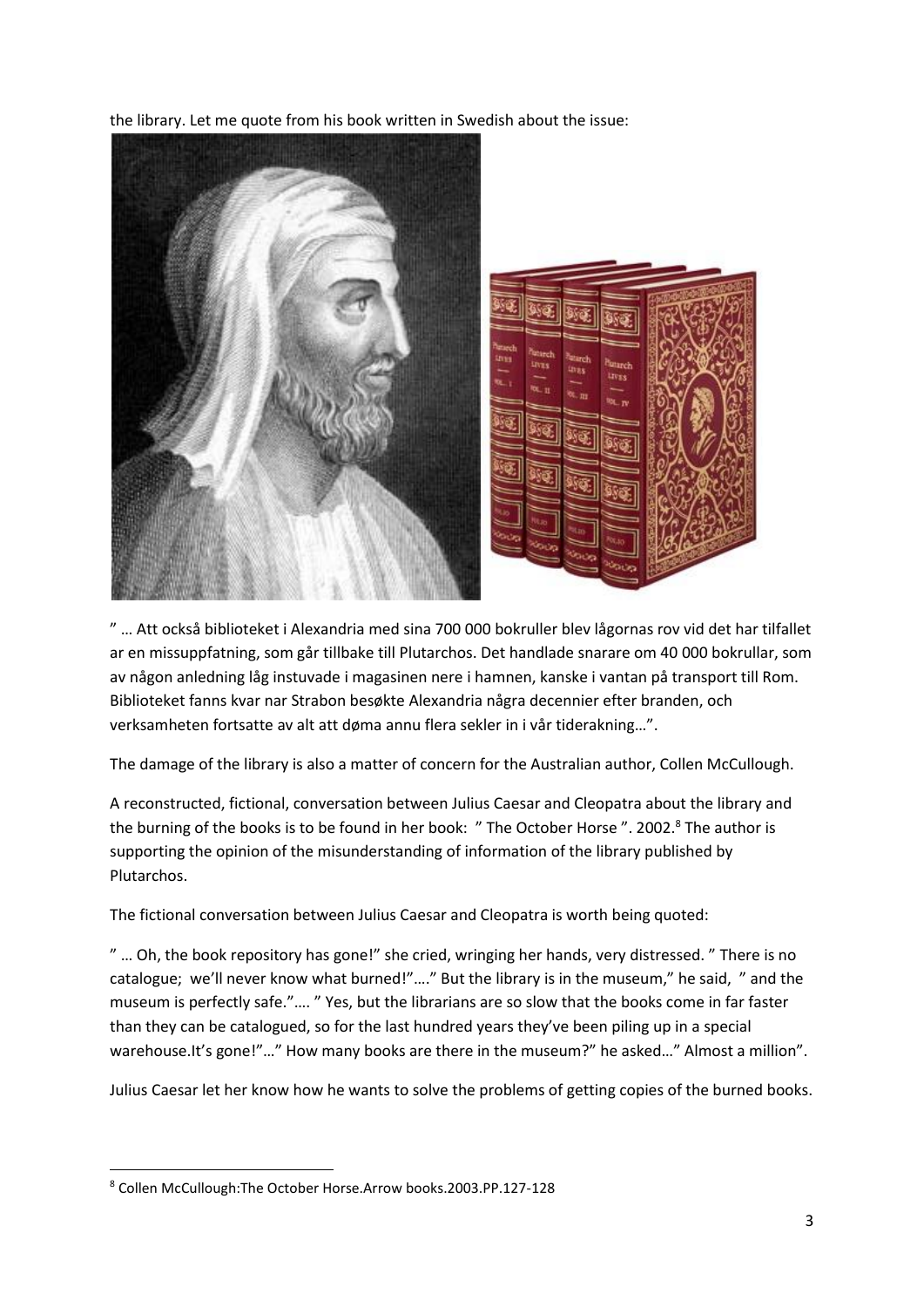The famous Swedish historian, Carl Gustav Grimberg (1875-1941), gives his personal contribution to the misleading information about the damage of the library in his books about the history of the world, Vardshistoria. The Norwegian title is: Menneskenes liv og historie. The fire and the damage of the library are dealt with in book number 5, on page 270. "… during the fight …Caesar had set fire to the Egyptian fleet … buildings were set on fire and among them, the famous library…"

Julius Caesar was a man of letter. He was well- educated. Did the damage of the Library of Alexandra influence his policy of education and studies in Rome later on? When he returned to Rome, he made plans to set up a huge public library in Rome contenting the best Greek and Latin works.

## THE ROMAN EMPEROR AURELINA AND THE DAMAGED OF THE LIBRARY OF ALEXANDRIA

The Roman Emperor Aurelina( AD 270- 275) had to suppress a revolt by the Egyptian Queen Zenobia of Palmyra who ruled Egypt from AD 269 – 274. During the fighting, the Royal Quater of Alexandria was burned to ground. The library was situated in the section of the city which was destroyed by the soldiers of Aurelian. It is assumed that the library was damaged even if the scholars are not quite sure about the result of the burning of the buildings.

### POPE THEOPHILUS OF ALEXANDRIA AND THE LIBRARY OF ALEXANDRIA

The Great Library, the Library of Alexandria, or the Royal Alexandrian Library was set up in different buildings in the city. The library of the Serapeum Temple was one of the libraries connected to the famous library. The Serapeum housed books of the Great Library. Theophilus of Alexandria was a Coptic Pope. Paganism was made illegal by an edict of the Emperor Theodosius I in AD 391. The temples of Alexandria were closed by Patriarch Teophilus of Alexandra in AD 440. The scholars have different opinions about how many books that were destroyed.

### MUSLIM CONQUEST OF EGYPT AND THE LIBRARY OF ALEXANDRIA

Alexandria was captured by the Muslim army of Amir ibn al`Aas in AD 642. Abd`l Latif of Baghdad (1162 – 1231) has made a statement that the library was destroyed by Amr, by order of the Caliph Omar. The experts on ancient history differ in opinions about the matter.

The mean reason to add the above mentioned persons is to the list of those who might have contributed to the destruction of the library, is to act in defence of Juilus Caesar. He was not the only one who made actions which resulted in the destruction of the library.

### INTERNATIONAL ATTENTION AND INFORMATION ABOUT THE LIBRARY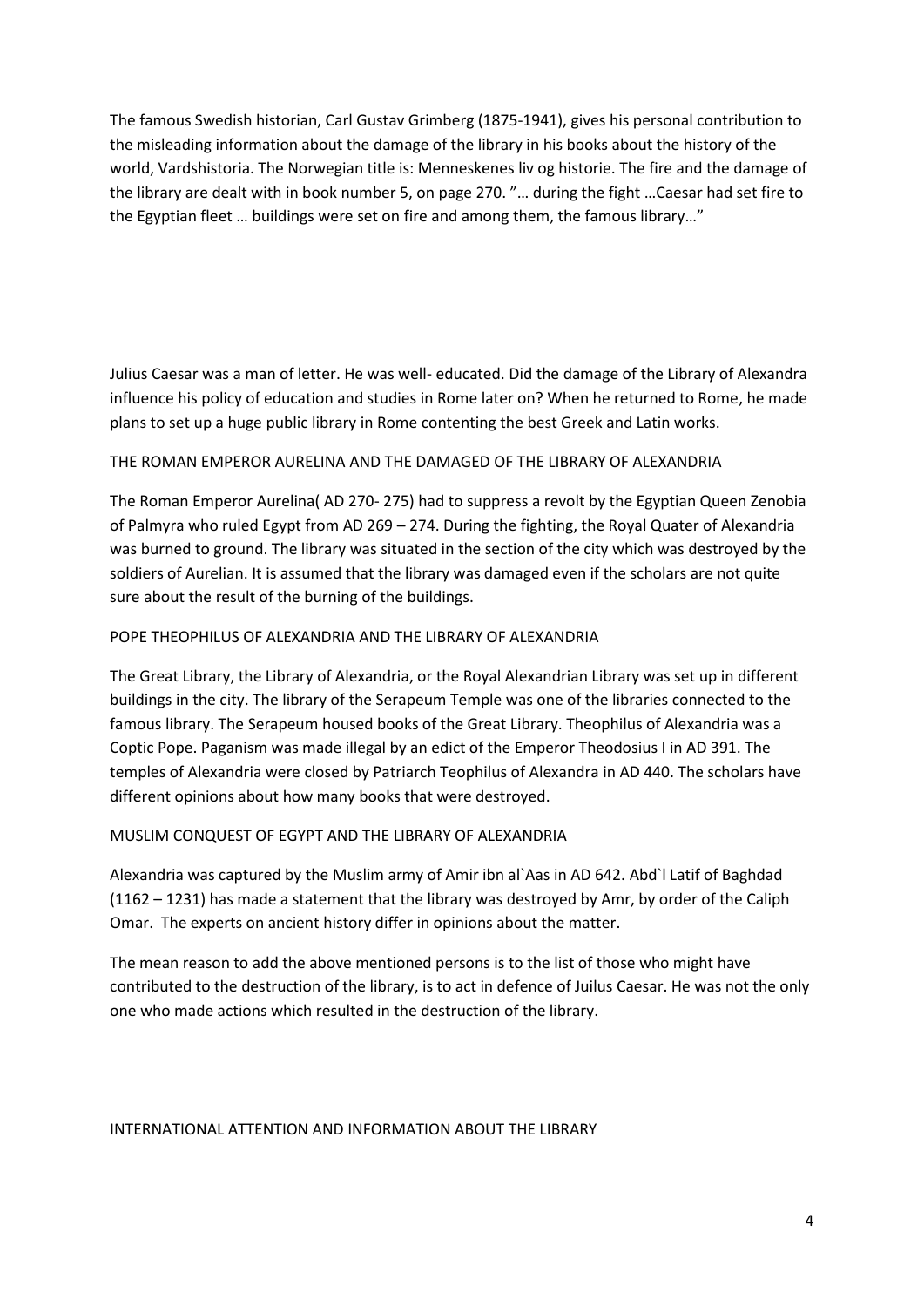The international attention to the burning of the Library of Alexandria is still a matter of concern to many scholars and librarians worldwide . With reference to the literature quoted the conclusion of the matter is that the burning of the books was done due to an accident, an uncontrolled fire, and not a part of the military strategy of Julius Caesar to occupy the state of Egypt. The information of the damage of the library is based on misunderstanding , lack of critical studies of sources and misinterpretations of facts – and above all: We are all seduced by the performance of the love story between two historical personalites who are very concious of their power: The enigmatic queen of Egypt, Cleopatra and the Roman general, Julius Caesar.



THE DAMAGE OF THE LIBRARY OF ALEXANDRIA ON MOVIES

Caesar and Cleopatra, is a British film released in 1945. The film was adapted from the play, Caesar and Cleopatra, written by George Bernard Shaw. The damage of the library is highlighted in the film.<sup>9</sup>

The movie " Cleopatra" was released in 1963 contenting accusations against Julius Caesar for having commited a cultural crime destroying the Library of Alexandra.<sup>10</sup>

Two movies- released in 1945 and 1963- are paying attention to the fire and destruction of the library. Research work done on the sources for the screenplays of the films shows that the stories are based upon studies of histories by Plutarch and Suentonius among other ancient sources. Not all scholars and authors who have written books about the event do agree that the library was burnt down.

Lucius Mesterius Plutarchus was a Greek historian, biographer and essayist who is known for the work of two books: " Parallel Lives" and " Moralia". He lived from 46AD to 120AD.

<sup>&</sup>lt;sup>9</sup> Movie: Caesar and Cleopatra. 1945. Starring Vivien Leigh and Claude Rains

<sup>10</sup> Movie.Cleopatra.1963.Starring Richard Burton,Elizabeth Taylor,Rex Harrison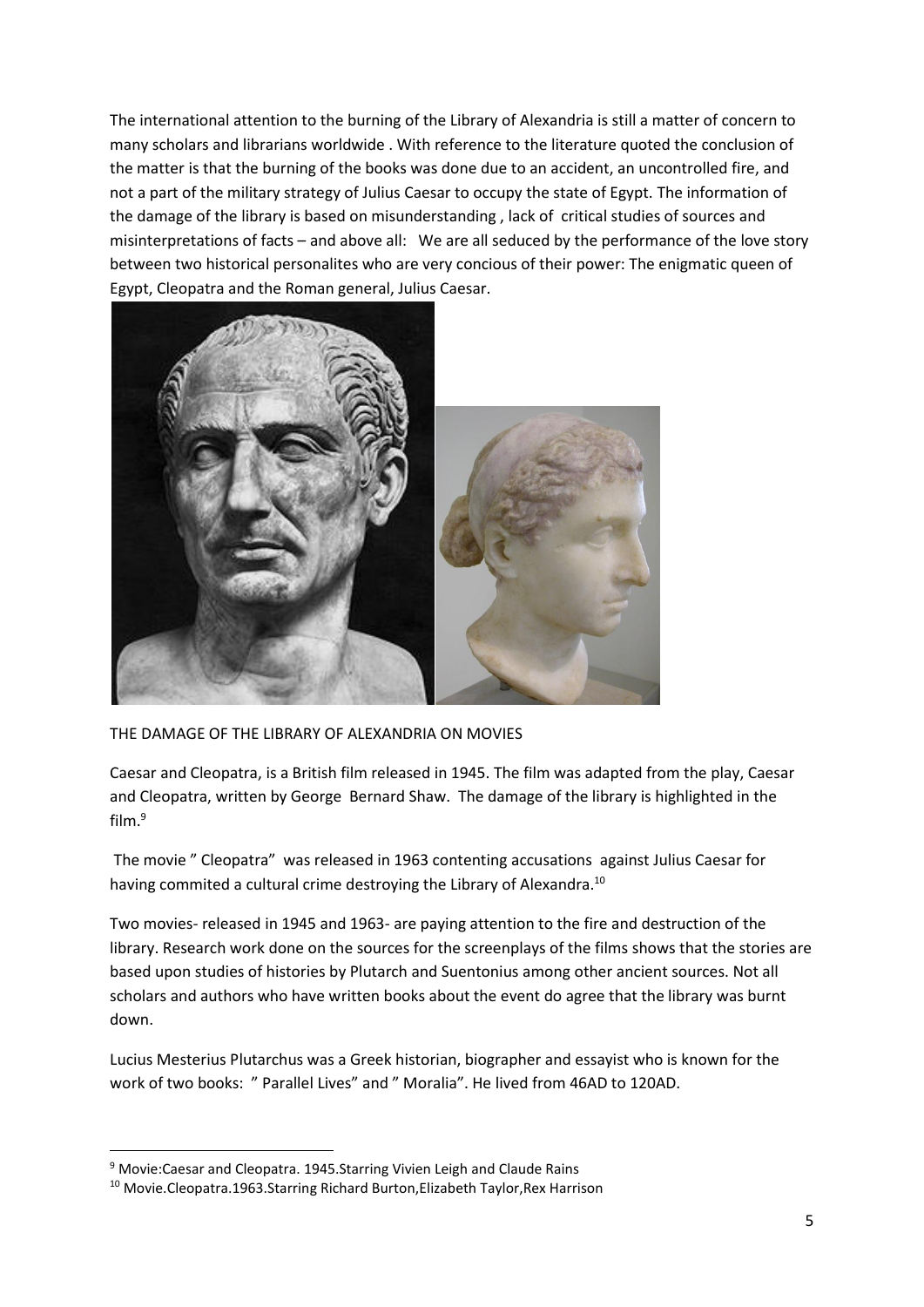The information about the fire and the total damage of the library has been pulished by the release of the films mentioned.

In year 2002 a new movie about Julius Caesar was released. The film is a TV mini-series about the life of Julius Caesar from 82BC to his death in 44 BC. The actor Jeremy Sisto is portraying Julius Caesar, Samuela Sardo as Cleopatra and Jay Rodan is portraying Mark Antony. Does the film, Juluis Caesar, contents any new information about the reasons for the damaging of the famous Library of Alexendra? The answer is: No.The dramatic event is not mentioned at all! On the official list of historical inaccusacies of the movie, the fire and the destruction of the library is missing.<sup>11</sup>

The movie: " Rome " (TV series) was released during 2005 to 2007. The event of the burning of the Library of Alexandria is not a subject of the film. The library is not mentioned at all.<sup>12</sup>

The question whether the Royal Alexandrian Library was burnt and destroyed might be a result of a misinterpretation of two Greek words: Bibliothecas and Bibliothea?

Bibliothecas means , " set of books", while Bibliothea means " library".

PROTECTION OF CULTURAL PROPERTY IN THE EVENT OF ARMED CONFLICT

In international laws, the determination to protect artistic and cultural heritage appeared in 16th and 17th centuries onward. In ancient times, the right to " spoils of war" of the victor was associated with the destruction of cultural property remaining on the conquered site.

What about armed conflicts of the 20th century and year 2014?

It is not the task of this paper to evaluate all international laws introduced to protect cultural properties, libraries, memorial sites, radio – and television companies and informations tools like newspapers and films.

On May 14, 1954, in The Netherlands, in the city of Hague, the Hague Convention for the Protection of Cultural Property in Event of Armed Conflicts was signed. The law entered into force August 7, 1956 .

In year 2014 the law was signed by 126 states.

### THE SECOND WORLD WAR AND THE KOREAN WAR

The Second World War and the Korean War have been selected as objects of further researchs about the military strategies in armed conflicts resulting in the destructions of libraries, burning of books and the damage of public information tools like radio, television, movies, photos and memorial sites.

The question has to be asked again: Was the damage of public libraries during the WWII and the Korean War a result of accidents that took place during the fightings or was the damage a strategy decided by the generals before the fighting started?

LIBRARIES DAMAGED DURING WORLD WAR II

<sup>11</sup> Movie: Julius Caesar.2002.

<sup>12</sup> Movie:Rome.(TV series).2005-2007.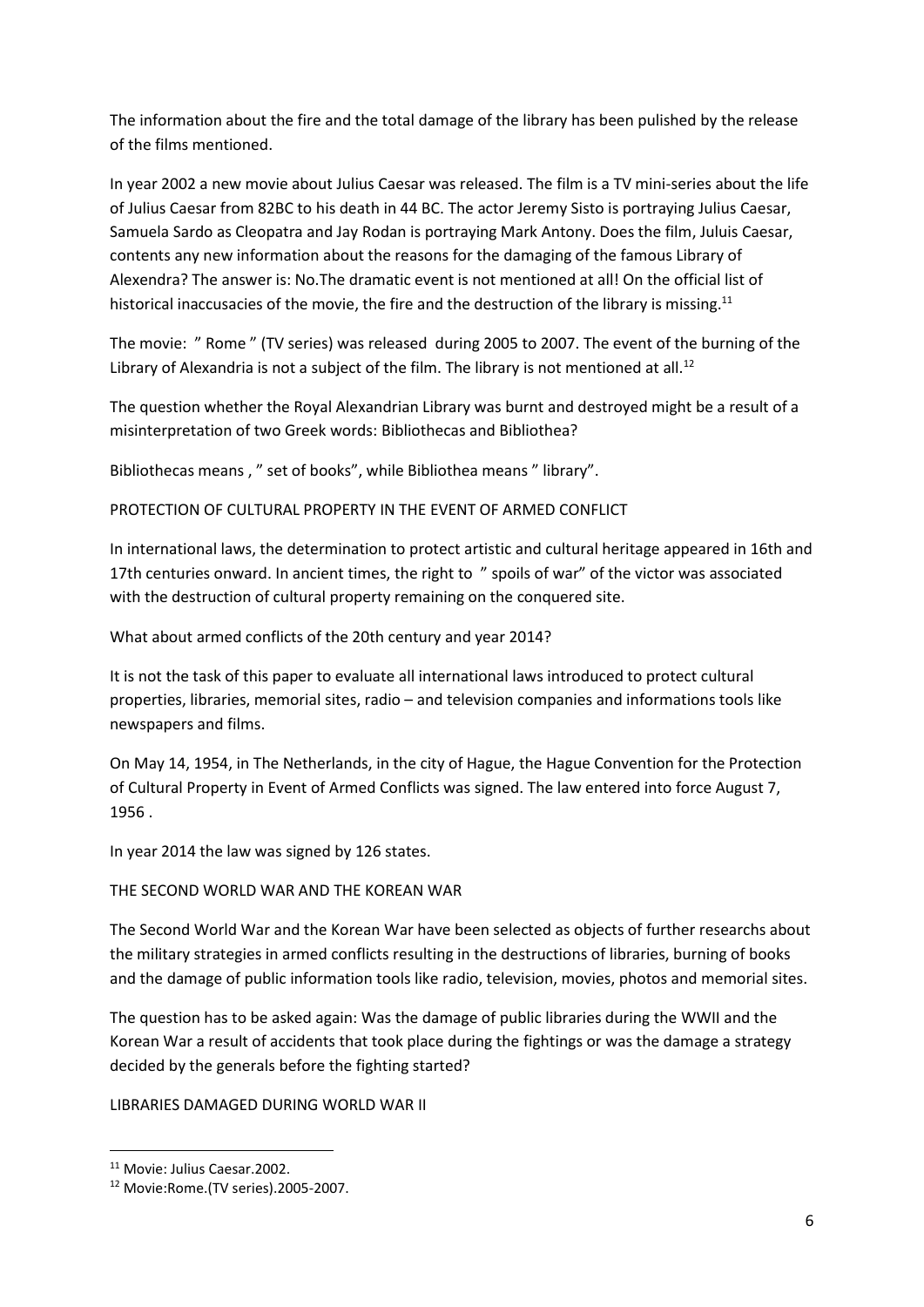An incomplete report of libraries which were damaged has been published. The list is including the following countries: Belgium, China, Czechoslovakia, France, Germany, Hungary, Italy, Japan, Netherlands, Poland, Romania, Serbia, Soviet Union and United Kingdom.

Those countries on the list which have reported the total damage of a certain library have been selected for the presentation.

Belgium: Public Library of Tournay, China: Institute of Technology of He-pei, Tien –chin, Medical College of He-pei, Pao-ting, Czechoslovakia: Library of the Faculty of Natural Sciences and Ancient library of Jan Hodejovsky, France: Municipal Library of Beauvais, The University and the Municipal Libraries of Caen, The Municipal Library of Dieppe, The Library of the Societe Commerciale in Le Havre and The Tours Municipal Library, Germany: Library of the Reichtag, Poland: Raczynski Library,Serbia: The National Library of Serbia in Belgrade, United Kingdom: The Central Library of Coventry and The Central Lending Library of Liverpool.

Additional information about the lost of books and manuscrips:

Italy: About 2 millon printed works and 39,000 manuscripts are reported lost, Czechoslovakia: The total losses of books, manuscrips and incunabula are estimated at 2,000,000 volumes, Germany: About a third of books in German libraries were reported lost, Poland: About 15 million volumes were lost at a total 22, 5 million volumes available,

The Hague Convention of 1907 went largely unobserved as the Nazis engaged in wide-scale looting and cultural plunder. The Russians generals reprised the destruction of cultural sites on the Eastern Front by reclaiming and appropriating German " trophy art ". The American military leaders wanted to play a vital role in preserving the cultural heritage of Europe despite an active participation of firebombing of German cities and the total destruction the Benedictine monastery of Monte Cassino in Italy in 1944.

Cultural property officers were employed by the American and the British armies to locate and to preserve buildings and movable art threatened during the conflict.

## THE MOVIE: THE MONUMENTS MEN

" …about 3 million books were saved … " according to a statement made in the movie : " The Monuments Men ". The movie was released in 2014. The film follows an Allied group tasked with finding and saving pieces of art and culturally important items during the WWII. George Clooney has directed the film.

The problem for any officer, who is taking part in the fighting, is to decide when his soldiers are an object of threat from the enemy. When a sniper is located in action in a building of great historical importance, it is not an easy task to protect the building. He has to stop the work of the sniper.

During the battle of Seoul in the Korean War, the buildings had to go if snipers were discovered in action in a building. The whole building was blown up.

In the documentary : " Korea War: The forgotten war(1996) ", an Armerican sergeantt is interviewed about his personal experience during the war. Jim "JC" McKee is his name. The American attack on the city of Seoul is a subject of his story. "… The marines blow up the buildings. We were quite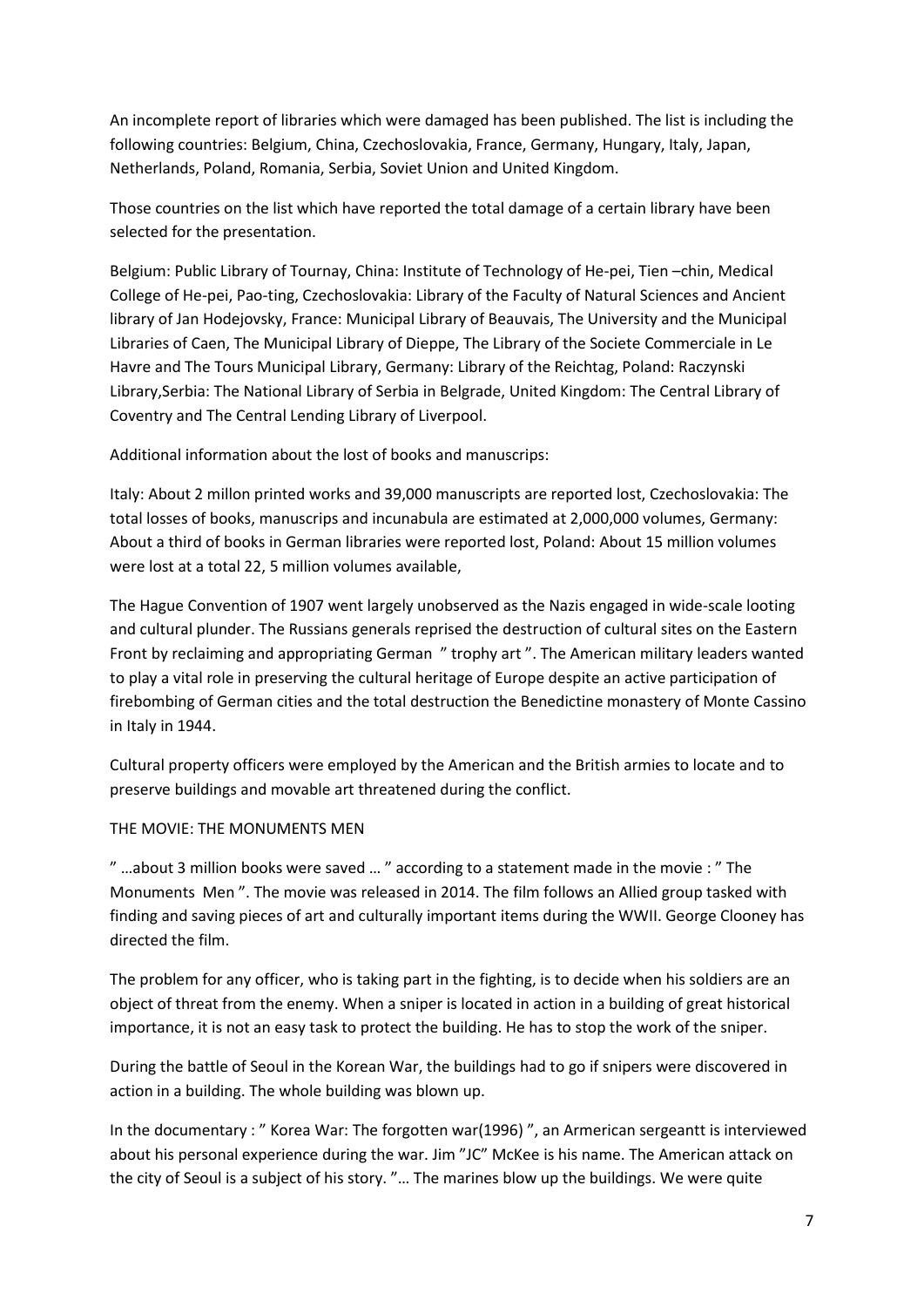destructive…" He is referring to the street fighting of Seoul where snipers had hidden themselves in buildings. The city of Seoul was more or less destroyed during the different attacks on the city.



THE SUPREME ALLIED COMMANDER OF THE ALLIED EXPEDITIONARY FORCE(SHAEF):DWIGHT D. EISENHOWER : COMMENTS ABOUT MILITARY CONCEPTS WITH REFERENCE TO PROTECTION OF CULTURAL HERITAGE

What is the meaning of the concepts of: " Military necessity ", or " military convenience " and " personal convenience" with reference to actions decided by the commanding officer during the battle?

In the movie: " IKE: CONTERDOWN TO D-DAY( 2004) ", a fictional conversation between the British Prime Minister Winston S. Churchill and the American general Dwight D. Eisenhower takes place. The main issue of the talk is the strategy to win the war. Dwight D. Eiserhower reveals his critical attitude to the British destruction of old German cities as a tool to win the war.The British Cabinet had agreed to the policy of " area bombing" of German cities in 1942. Dwight d. Eisenhower wanted to begin with combined operations demanding a close cooperation between the air force, the marine and the army. Selfish generals who were advocates for a strategy set up with priority of their own soldiers or air planes or battleships, were not wanted to fight the war. The critical comments to the bombing of old German cities described in the movie, is an information about the wish to protect the cultural heritage of Europe.

Area bombing of German cities and of factories in the occupied France went on till the end of the war. Critical questions have been asked about the main reason for the bombing of Dresden in 1945. Was the city of Dresden a defined military target or was the attack initiated to destroy the German moral only? The bombing of Dresden by the British Royal Air Force (RAF) and the United States Army Air Forces (USAAF) took place between February 13 to 15, 1945. The decision of bombing the city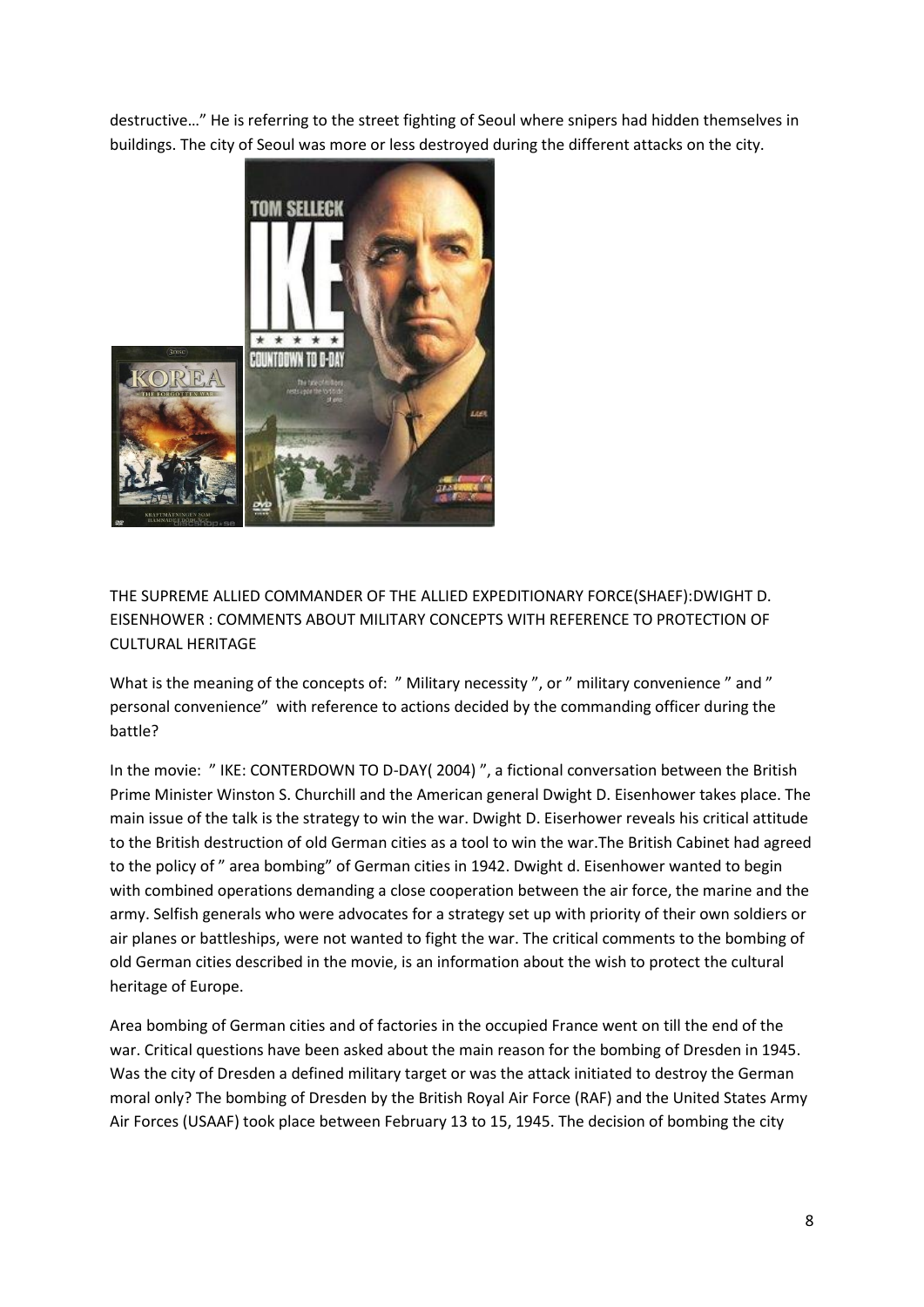was a controversial issue in 1945. The event is still a matter of discussion among historians.



The city of Dresden after the bombing of the city in 1945.



Even if Dwight D. Eiserhower is portrayed as critical to the British policy of " area bombing " in the movie " IKE. CONTERDOWN TO D-DAY", the order of bombing Dresden came from the British Prime Minister, Winston S. Churchill and the US Allied Commander, Dwight D. Eisenhower.

The main reason for the bombing of Dresden was military targets and a wish to support the Russians according to statements made in the movie : " Dresden:The Inferno ( 2006)".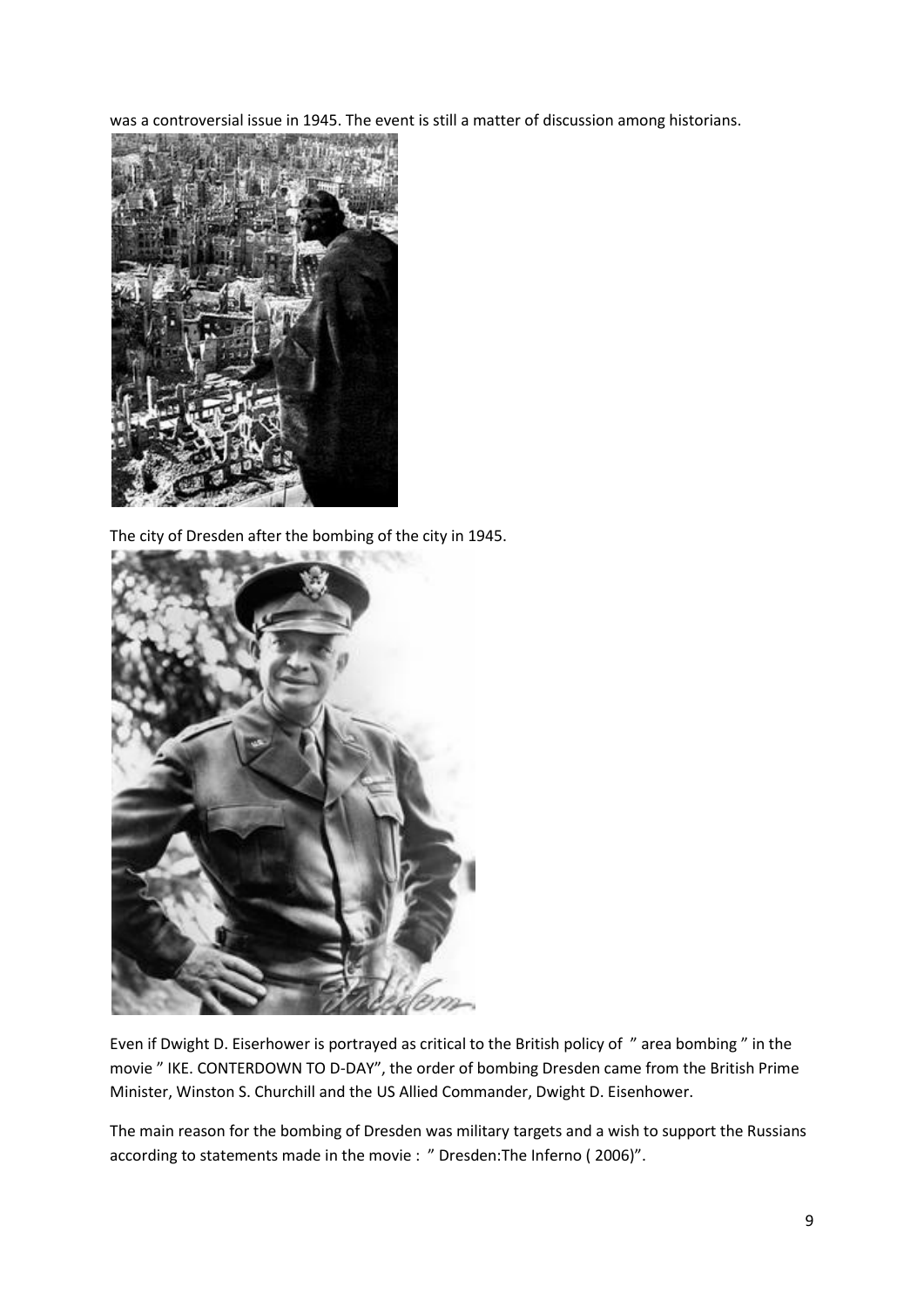

The Norwegian title of the movie is: " Dresden- tredje rikets siste dager ".

The destruction of cultural sites is accepted from a military point of view provided that they have been identified as military objectives.

It is not an easy task for an officer who is active making quick descions while the fighting is going on, to see the difference between, " Military necessity ", and " personal convenience". It is matter of life or death for him and his soliders.

The Allied decided to bomb the old monastery at the top of Monte Cassino, close to Rome,Italy, in 1944. The monastery was set up in year 524. German soldiers had been seen at the site. Therefor the attack was made. The battle went on from January 17 to May 18, 1944. About 55000 Allied soldiers were lost. The German army lost about 20000 soldiers. The monastery was completely damaged. The German soldiers had moved the cultural treasures which were stored in the monastery to a safe place before the battle of Monte Cassino started.

The monastery was rebuilt after the war.

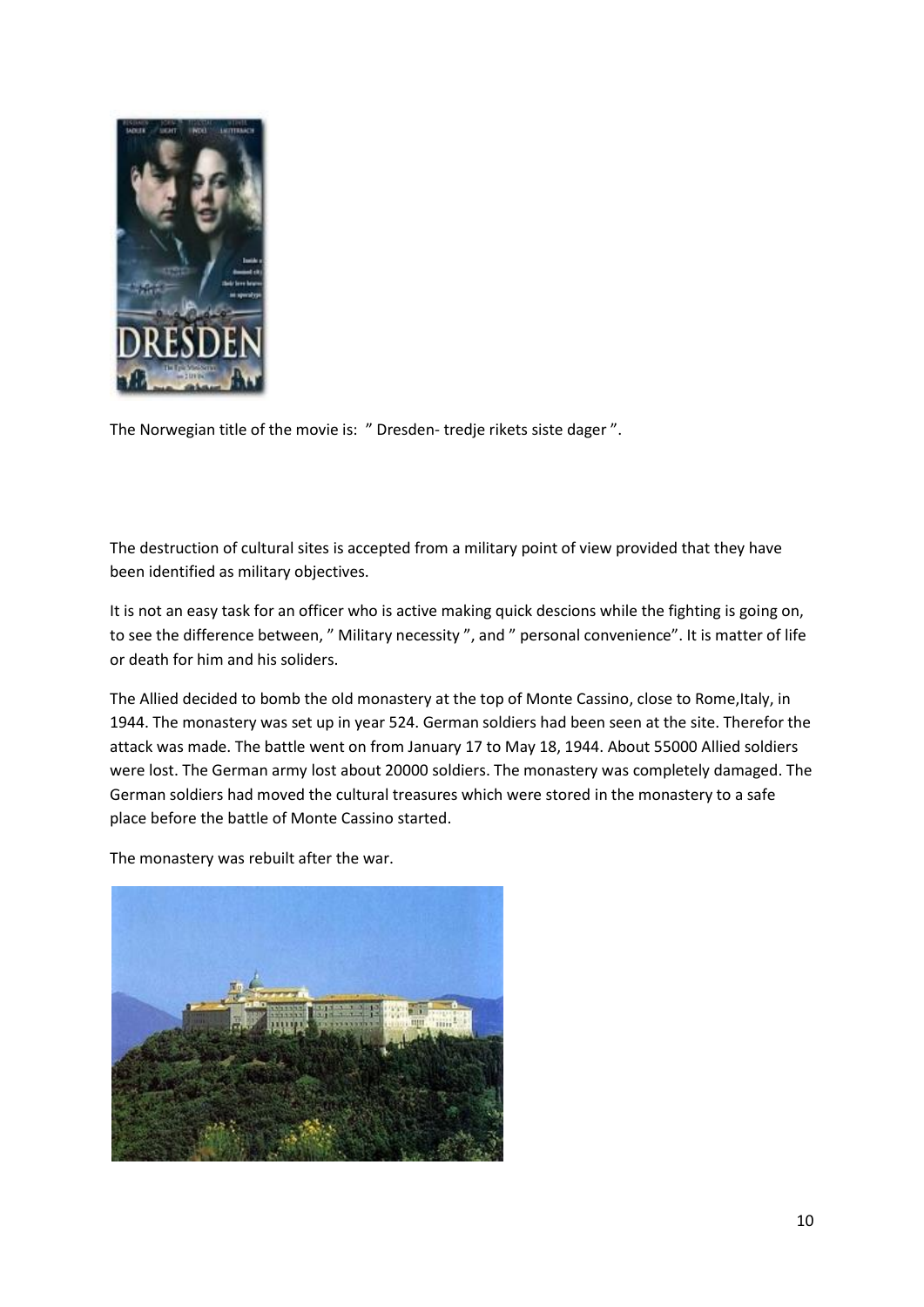Dwight D. Eisenhower ( 1890 – 1969) was elected the 3th President of United States ( 1953-1961).

"… Don't join the book burners. Don't think you're going to conceal faults by concealing evidence that they ever existed. Don't be afraid to go in your library and read every book…" Statements made after the war by :

-Dwight D. Eisenhower-

THE RULES OF WAR AND INFORMATION ABOUT THE RULES FOR NORWEGIAN SOLDIERS IN YEAR 2014

The Norwegian newspaper: " Klassekampen ", has published an alarming report made by the Red Cross about the standard of information of the rules of war given to Norwegian soldiers in year 2014.<sup>13</sup>

About 63 per cent have answered that they knew little about the rules of war. The general secretary of the Red Cross in Norway, Åse Havnelid , is worried about the revealing result of the report.

THE POLICY FOR ETERNAL LIFE OF ORIGINAL MATERIAL STORED IN AUDIOVISUAL ARCHIVES AND SOME RECOMMENDATIONS FOR THE PROTECTION OF THE COLLECTIONS IN TIMES OF WAR OR ARMED CONFLICTS.

THE POLICY OF THE PROTECTION OF THE ORIGINAL TAPES AND FILMS AND SOUND TRACKS

If you want to set up a plan for the audiovisual collections aiming at an eternal life for the tapes, films and sound recordings, the aim is too ambitious. From a technical point of view, there is no eternal life for your collections. Television programmes produced on different types of tapes are fading . The duration of the material is very limited. We do not know the date and the exact year for the final use of the products. But the fight is going on every day, every year to postpone the damage of the materials stored in the archives because it is a matter of protection of the audiovisual heritage of thenation. The matter and the fight are a political issue. Storage policy of the materials is an important policy for any audiovisual archive. In some countries like Barbados, the establishment of a stable storage system is crucial for the future of the archive. It does not make sense spending time and money on making the best system for access to the content of the collections if the materials wanted are gone due to lack of good storage conditions.

## OLD TAPES-OLD FILMS-STORAGE REQUIREMENTS

Original materials like old tapes, old films and sound recordings and soundtracks cannot be stored in buildings and rooms where the temperture and the relative humidity do not satisfy the

**.** 

<sup>13</sup> Klassekampen, May 21,2014,P.6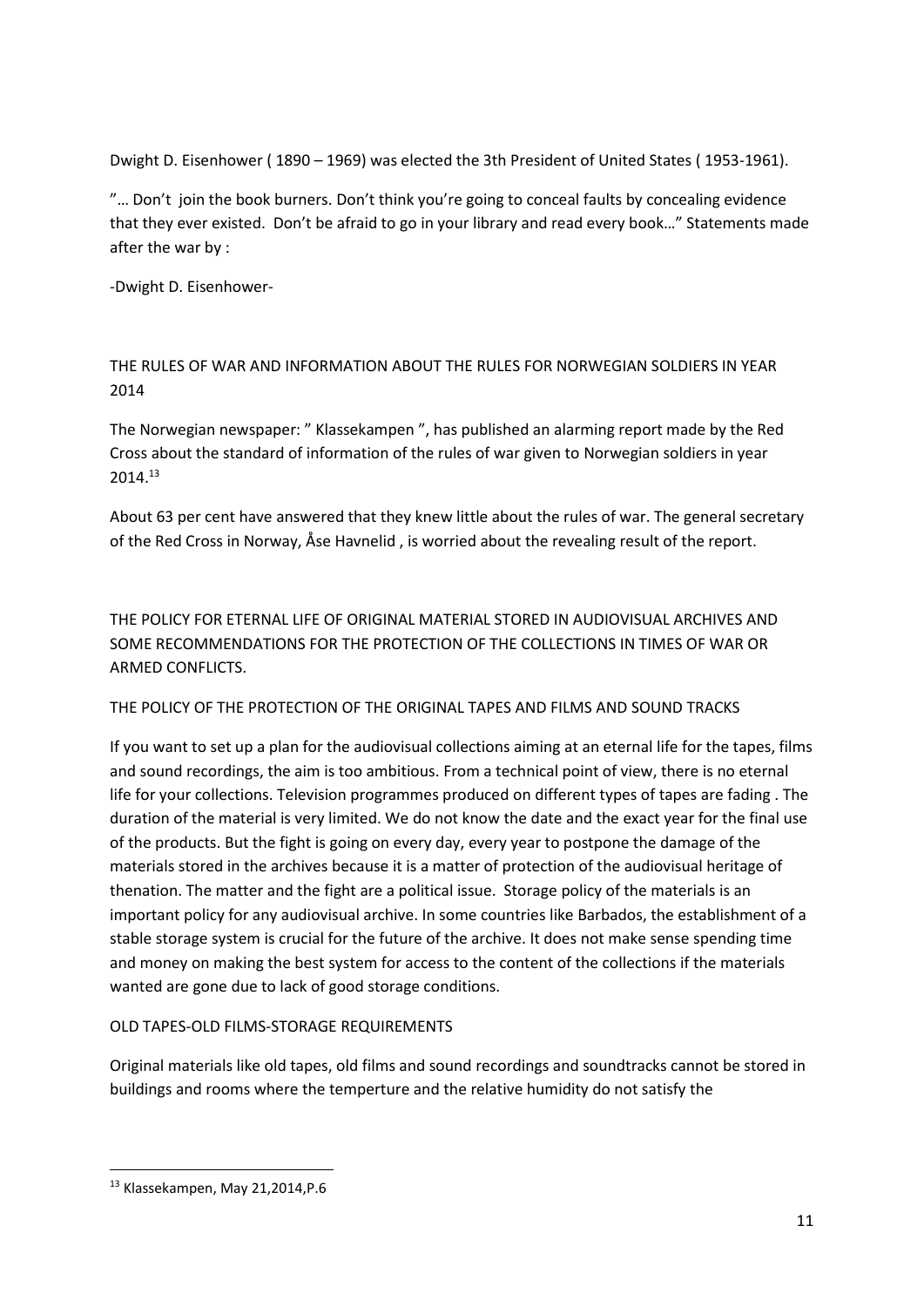recommended standards for the storage. In times of wars and armed conflicts the old tapes must be moved to sites where the materials will be protected.

Tapes must be stored in rooms where the temperature is about 16C+/-2, (50 - 60F). The relative humidity must be about 30 – 40 per cent.

Films must be stored in rooms where the temperature is about -5C (23F) and the relative humidity is about  $15 - 30$  per cent.

The lower the temperature of the room is the slower is the fading process.

If the films, the shots, have to be used daily for production reasons, the recommendations for the storage are: Temperature: 21C (70f) and the relative humidity of the room must show about  $25 - 60$ per cent.<sup>14</sup>

The storage standard recommended by the former head of the film archive of the Swedish Film Institute, Jon Wengstrøm, differ some from the standard mentioned. He is recommending -6C with the relative humidity of 35 per cent for films and for viewing films: +6C with the relative humidity of 35 per cent.

FIAT/IFTA – BROADCAST ARCHIVES – RECOMMENDATIONS

For endangered broadcasting archives, FIAT/IFTA is recommending the following storage conditions:

Storage conditions for film: 12c with 30 per cent relative humidity. Storage conditions for video: 18c with 35 per cent relative humidity.

Separate storage rooms for film and video.

## VINEGAR SYNDROME

**.** 

Films affected by the vinegar syndrome: Separate storage from the rest of the collections and separate conditions for films and sound tapes in plastic bags.

An official plan to save the original materials in an armed conflict or in times of war must be set up by the government of the country. It is too late to search for a site to put the materials when the war is on.

In some mountainous countries like Norway, old caves and old mining industries closed have been recommended for the storage of both books, tapes and films if the minings have been rebuilt for the new purposes with reference to the required standard for temperture and humidity.

THE NORWEGIAN BROADCASTING CORPORATION (NRK)-ORIGINAL MATERIALS

<sup>14</sup> Anne Hanford:Guidelines for establishing and maintaining television programme archives.1992.P.99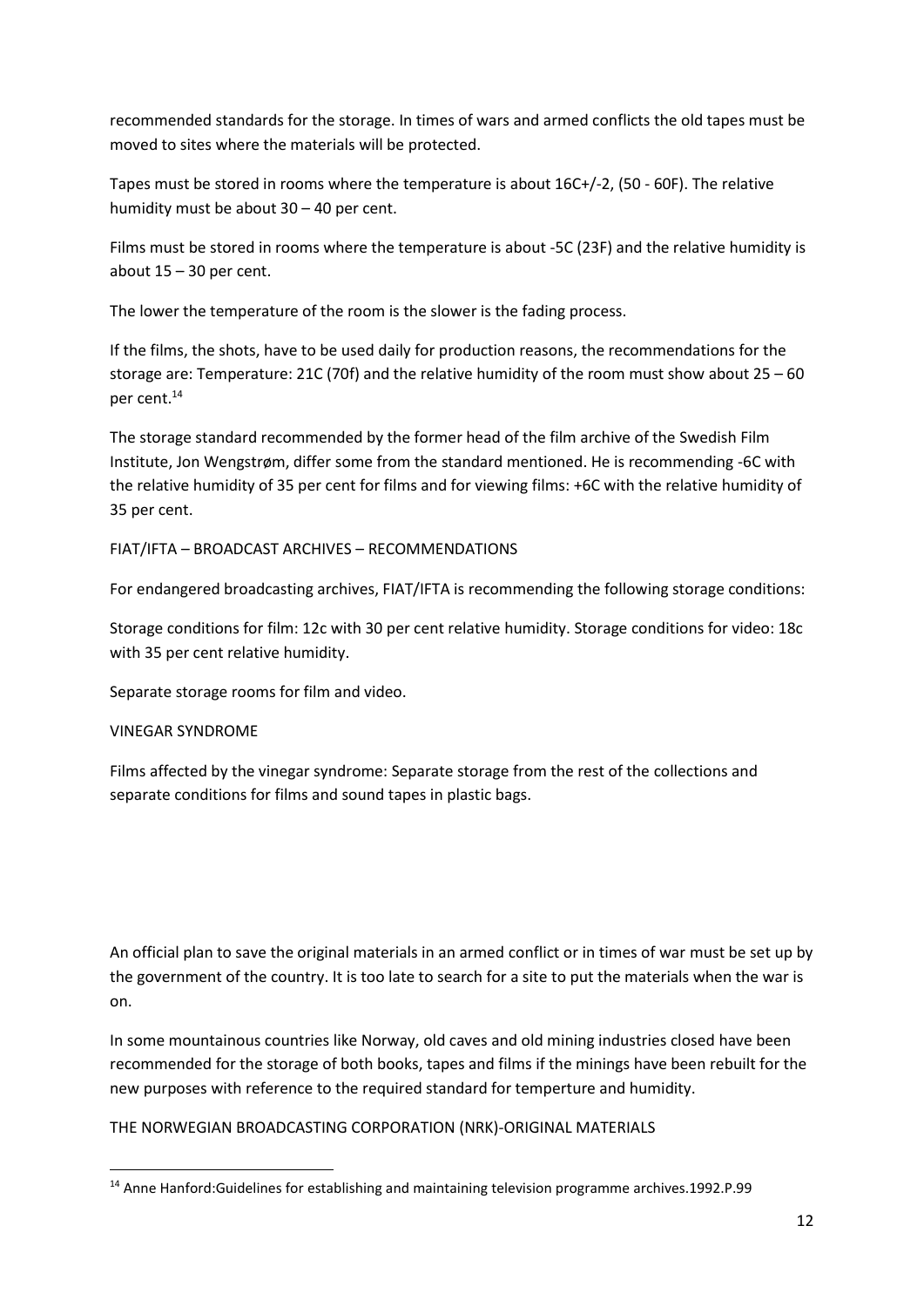NRK has forwarded original materials to the National Archive/Library situated in Mo i Rana in the northern part of Norway without any demand for a permanent long term storage of the materials. The official agreement between Nrk and the National Library is limited to access of the content of the tapes and films produced by NRK. This means that a lot of the old two inch tapes have been wiped with permission of NRK due to the fact that no viewing machines for the two inch tapes are in production any more or for sale in the open market. The question to the National Library is: What about original materials on films, sound recordings, written documents, old books? No value at all? What about the storage of the only copies of programmes stored on VHS cassettes? The viewing machines for the tapes are out of production a long time ago.

SWEDEN – GRANGESBERG – STORAGE OF PRIVATE FILMS

In year 2005, February 8, I went to Grangesberg in Sweden. Grangesberg is situated in Ludvika Municipality in Dalarna County. The purpose of the visit was to chair a seminar for the archivists and librarians who were working with storage, preservation and cataloguing of private films made by non professional filmmakers.The National Library of Sweden is responsible for the facility since 2011.The archival film collection is housing the Swedish peoples' cultural history as expressed via the film media. Grangesberg was a mining town.The town was dominated by iron-ore extraction at Grangesberg ore field. The mining industry was closed in 1990. But the minings could be used for storage of old films. In times of war, caves and minings situated close to cities should be rebuilt to store audiovisual materials like old two inch tapes , one inch tapes, films of different types and sound recordings. The recommended standards for the tempertaure and relative humidity for long term storage of audiovisual materials must not be neglected.

### LONG TERM STORAGE- STORAGE CONDITIONS RECOMMENTED

**.** 

The standard recommendation for long term storage is: The temperture and the relative humidity of the rooms must be stable all the time – no radical and quick changes during the year due to bad weather conditions must take place. Respect and concern for the importance of the films are important as an official policy of any film archive. Feature movies made by Ingmar Bergman and 16mm films made by unknown producers, must get the same respect and treatment of the staff of the archive.<sup>15</sup>

<sup>15</sup> Jon Wengstrøm: Filmarkivet. Se-Ett avsendarperspektiv (Published page42: " Skosmørja eller arkivdokument?" Om filmarkivet.Se och den digitale filmhistorien, Mats Jønsson & Pelle Snickars, editors. National Library of Sweden. 2012).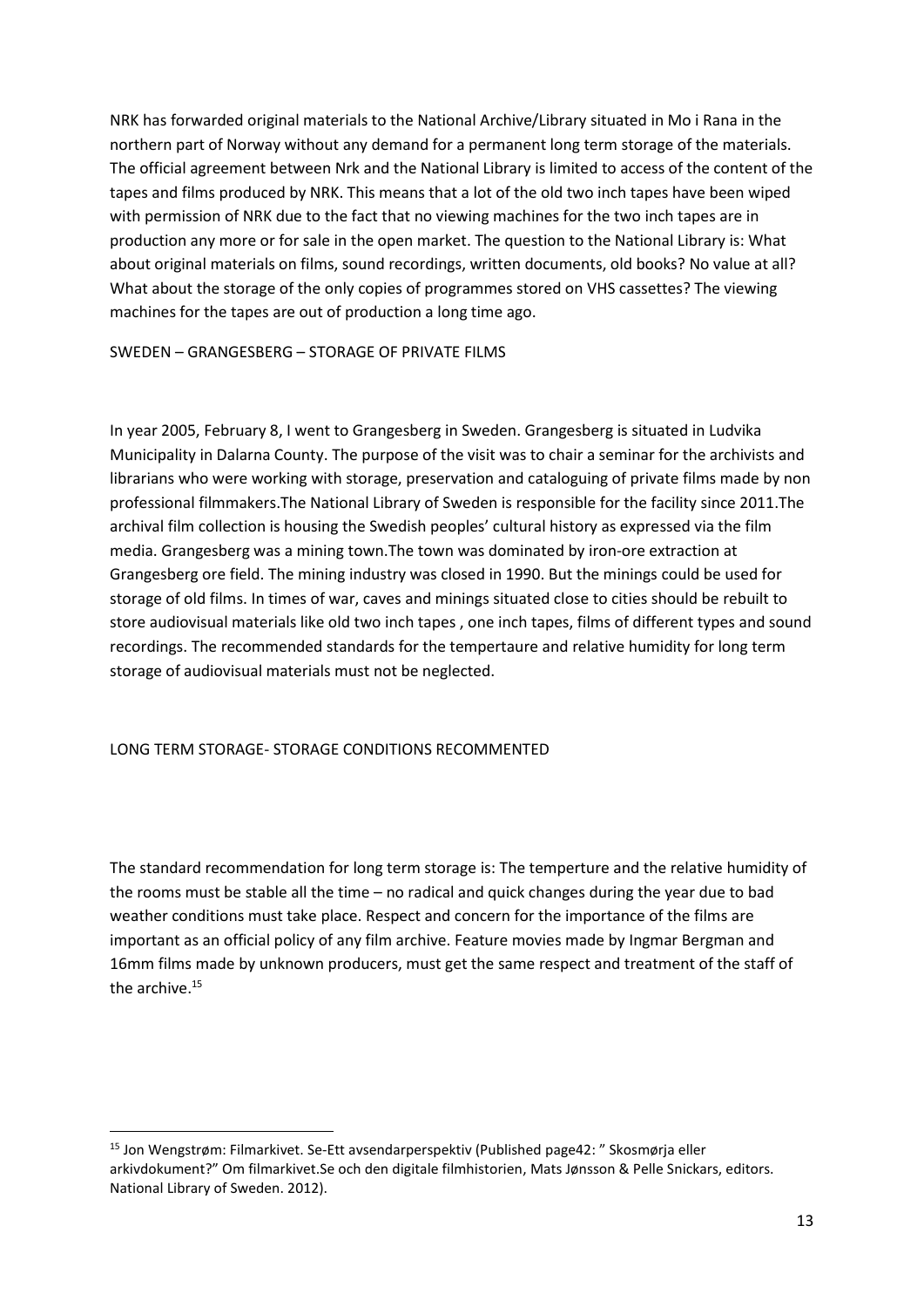# THE OFFICIAL APPROACH OF INTERNATIONAL MEDIA ASSOCIATIONS TOWARDS THE DAMAGE OF CULTURAL HERITAGE OF THE NATION IN TIMES OF WAR AND ARMED CONFLICTS

The following international associations have been contacted about the offical policy of the assocation towards destructions of libraries, audiovisual heritage, monuments, books, old tapes , films and historical buildings.

-AMIA: Association of Moving Image Archivists -The International Federation of Televison Archives (FIAT/IFTA) -International Association of Sound and Audiovisual Archives (IASA) -International Federation of Film Archives (FIAF) -International Federation of Library Associations and Institutions (IFLA) -International Council on Archives (ICA)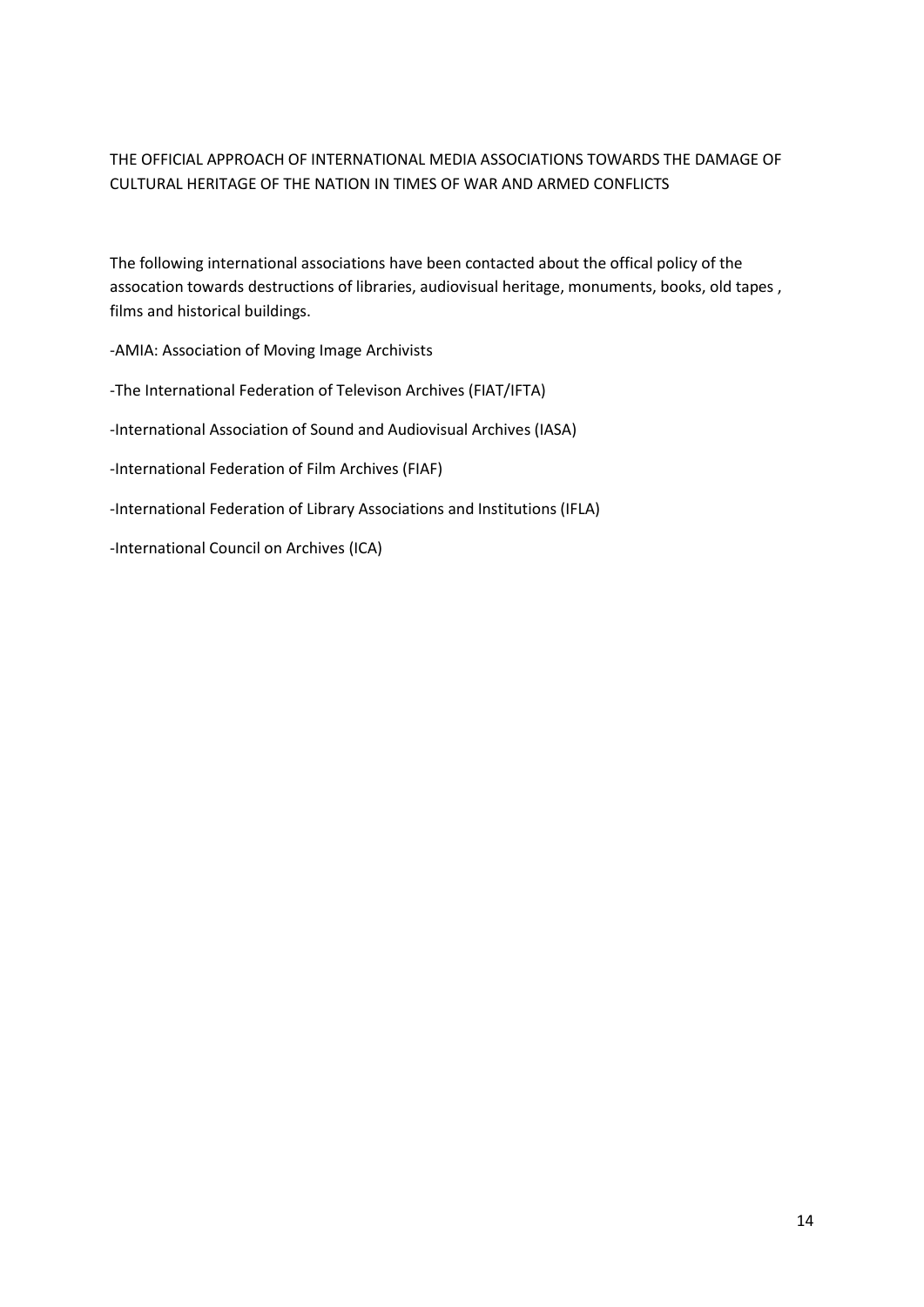Personal attitude and expectations regarding the work of the listed associations in the field of support to libraries damaged due to armed conflicts were negative. My experience as board member of FIAT/IFTA from year 1990, President, vice-president, general secretary and chairman of commissions was not a positive experience dealing with issues that might be classified as political issues. The board had critical talks about the selection of countries for the annual conference of the federation. We approach any country with a non political evaluation because the federation is a non political organization. We did not evaluate the official politics of the country with regard to whether the government was chairing a liberal, conservative, sosialist or communist politics. We had talks about the South Africa and the Apartheid politics and about neo fascists groups working in Austria. Even if we disagree with the official politics of the country, we set up the annual conference with regards to the work of the audiovisual archives done in the country.

The main question to be asked to-day with reference to the selection of countries wanted to host the annual conference, is the official policy to support the libraries and the archives and the members of the association. If the members dislike the lack of support of the libraries in fields like freedom of speech, freedom of information, human rights, an active policy of censurship chaired by the government, lack of relaiable content of information in the archives, any international association should make official statement to protect the aim and the values of the association.

Let me put in in this way: The content of the audiovisual archives is a source for future research, studies, education, television and radio productions and for personal development as a citizen in a society where you have to make decisions in different fields all the time. Censurship in any form is the first step to the destruction of the society. The value and the content of the archives are jeapardizing. You cannot trust the facts you get from the library because the government has a wish to control the facts. This is my private opinions about the development of the content of audiovisual archives only.

## WHAT ABOUT THE POLICY OF THE INTERNATIONAL ASSOCIATIONS CONTACTED IN YEAR 2014?

My approach to the issue of the work of the international associations in the fields mentioned was not a positive approach. Was my negative assumption to the work of the international associations a correct one in year 2014? The answer is: No. My negative attitude and opinions need a correction. The year is 2014 – not 2000. Changes have taken place.

### FIAT/IFTA

Let me begin with FIAT/IFTA: The year 2012 is a historical year for the federation because of the bold changes of the work of the new board of the federation.

## " SAVE YOUR ARCHIVE"

" Save your Archive " is a program launched at the 2012 world conference in London. A fund has been set up aimed at safeguarding audiovisual archives that suffered from damage because of wars, armed conflicts, and other actions. Financial support will be provided annually to small number of well defined projects, focused on preservation, digitalization and valorization of archival content.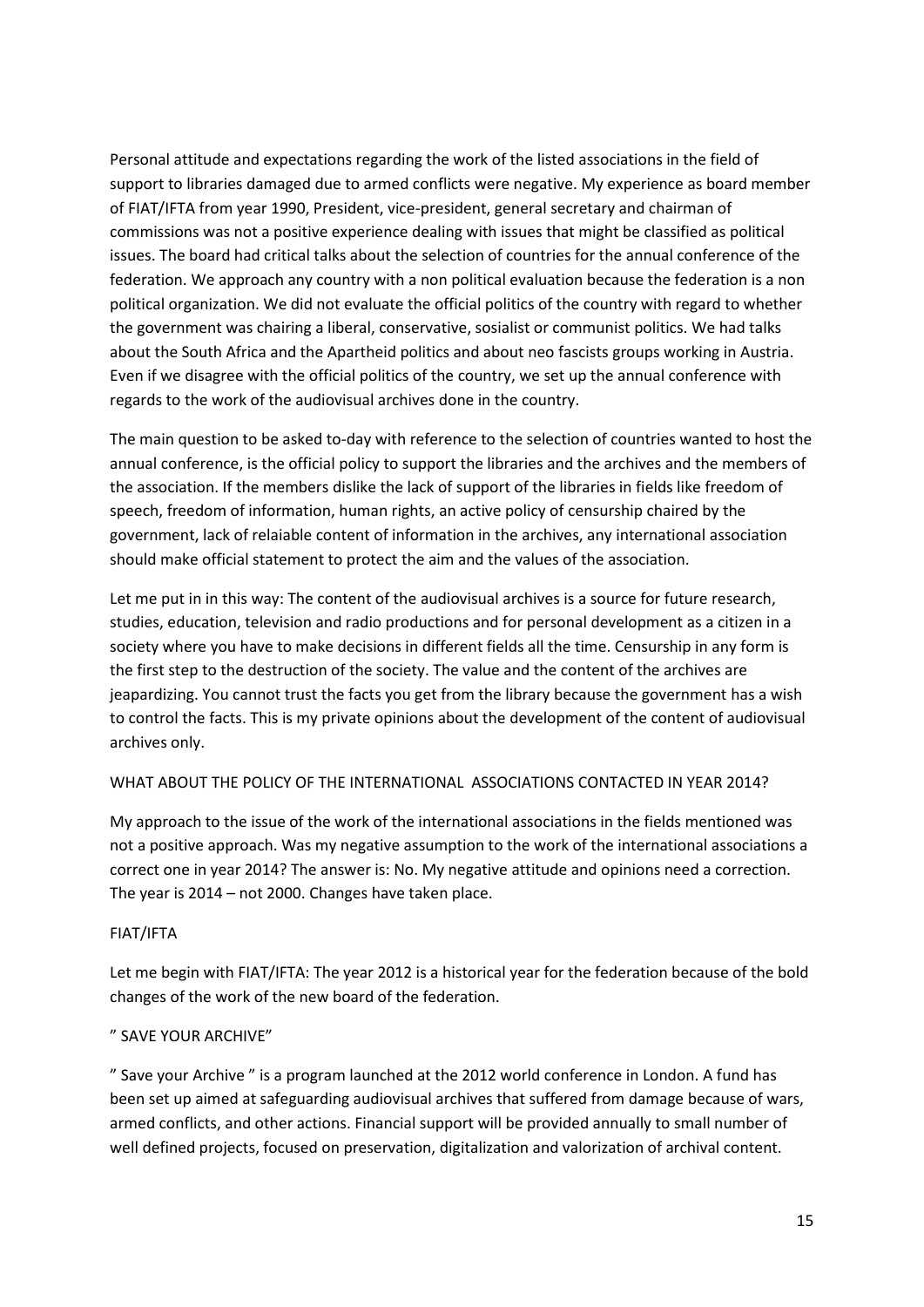Support may include professional advice, equipment, training as well as direct funding. The program is part of FIAT/IFTA core mission to serve the archival community and to promote coopertaion among the members. The initiative is shared with UNESCO and within Cordinating Council of Audiovisual Archive Associations (CCAAA) joint actions and developed regarding the project.

# [\(save@fietifta.org\)](mailto:save@fietifta.org)

# IFLA

International Federation of Library Associations and Institutions (IFLA) have created a risk register for documentary heritage. The draft questionnaire for the risk register has been forwarded CCAAA for evaluation.

# AMIA

AMIA is an affiliated organization within the United States Committe of the Blue Shield (USCBS). AMIA has been involved since its formation. Through our work with Coordinating Council of Audiovisual Archive Associations (CCAAA), AMIA have regular contact with the international council of the Blue Shield.

## IASA

IASA is a member of CCAAA where matters concerning the damage of archives worldwide will be dealt with. CCAAA is a member of Blue Shield. The board of IASA has not made any policy statement of the matters in the field of damaging of archives due to political and armed conflicts. The task of IASA would be raise awareness and motivate institutions and individuals to be active in their country. The national Blue Shield organisations are working in many countries. An official recommendation to join the nation Blue Shield organisation within countries, who are member of IASA, is a goal. The organisation of the practice of disaster preparation and recovery is a national matter or a regional matter.

## CO-ORDINATING COUNCIL OF AUDIOVISUAL ARCHIVES ASSOCIATIONS (CCAAA)

CCAAA is aiming at " … the recognition of the audiovisual heritage as part of the world's cultural and documentary heritage…" and is also focusing on the issue " … the audiovisual heritage is an endangered part of the cultura land documentary heritage …".

The members of CCAAA are:

ARSC: Association for Recorded Sound Collections.

AMIA: Association of Moving Image Archivists.

IASA: International Association of Sound and Audiovisual Archives.

FIAF: International Federation of Film Archives .

ICA: International Council of Archives.

FIAT/IFTA: International Federation of Television Archives.